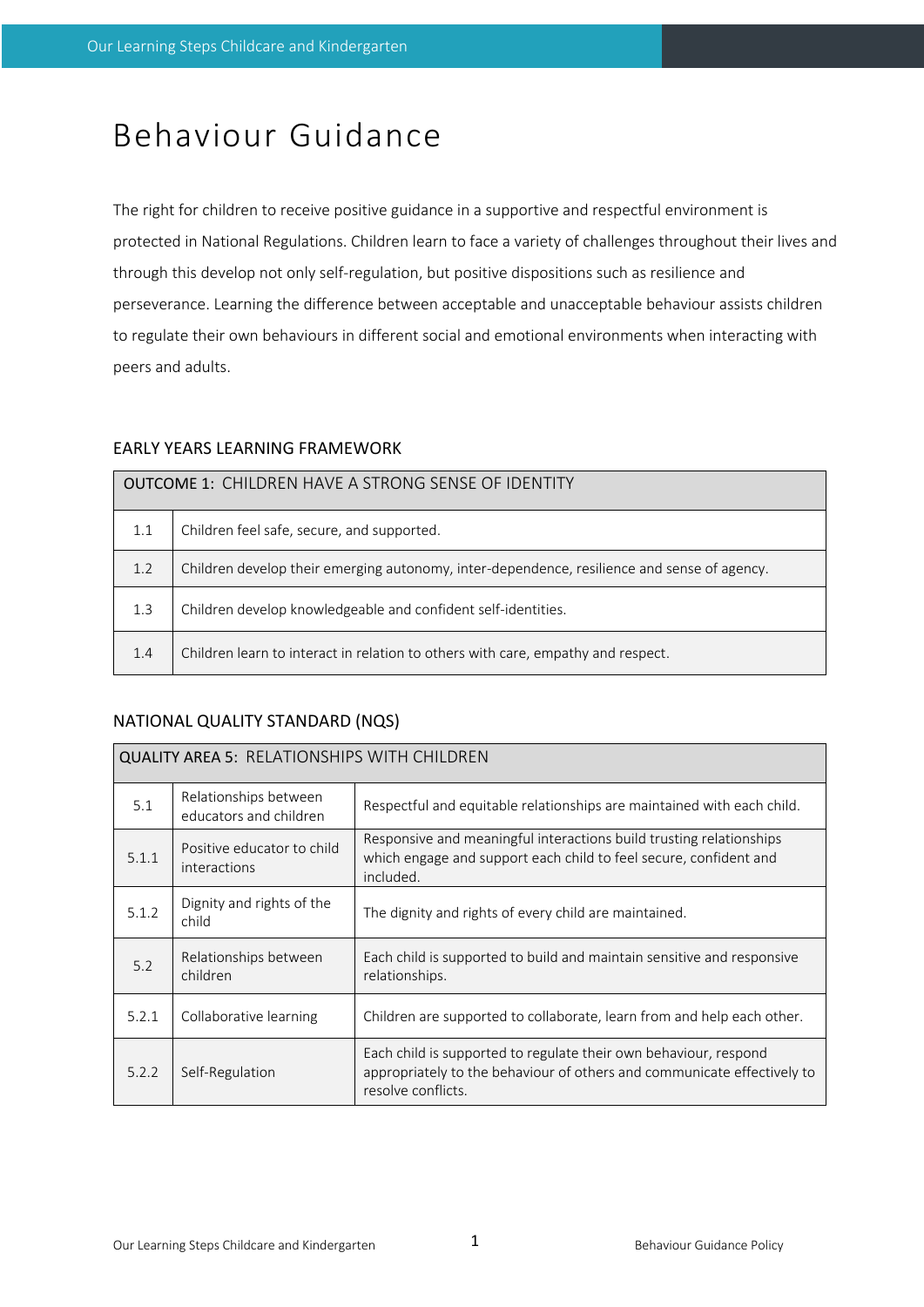| <b>FDUCATION AND CARE SERVICES NATIONAL REGULATIONS</b> |                            |  |  |  |  |
|---------------------------------------------------------|----------------------------|--|--|--|--|
| 155                                                     | Interactions with children |  |  |  |  |
| 156                                                     | Relationships in groups    |  |  |  |  |

## RELATED POLICIES

| Anti-Bias and Inclusion Policy                     | <b>Medical Condition Policy</b>    |  |
|----------------------------------------------------|------------------------------------|--|
| <b>Educational Program Policy</b>                  | Privacy and Confidentiality Policy |  |
| <b>Family Communication Policy</b>                 | Respect for Children Policy        |  |
| Incident, Illness, Accident and Trauma Policy      | <b>Enrolment Policy</b>            |  |
| Interaction with Children, Family and Staff Policy | <b>Supervision Policy</b>          |  |

## PURPOSE

We aim to create positive relationships with children making them feel safe, secure, and supported within our Service. We will ensure children are treated with respect, consistency, fairly and equitably as they are supported to develop the skills and knowledge required to behave in a socially and culturally acceptable manner.

Supporting children to develop socially acceptable behaviour and self-regulation is a primary goal for educators and families. This is embedded in fundamental documents including the Early Years Learning Framework (EYLF), The Education and Care Services National Regulations, and the National Quality Standard (NQS).

## SCOPE

This policy applies to children, families, staff, management, and visitors of the Service.

#### DEFINITIONS

*Self-regulation:* The ability to manage energy states, emotions, behaviour and attention: the ability to return to a balanced, calm and constant state of being. Self-regulation is a key factor for mental health, wellbeing and learning (Kidsmatter, cited in the Guide to the NQF, p.629).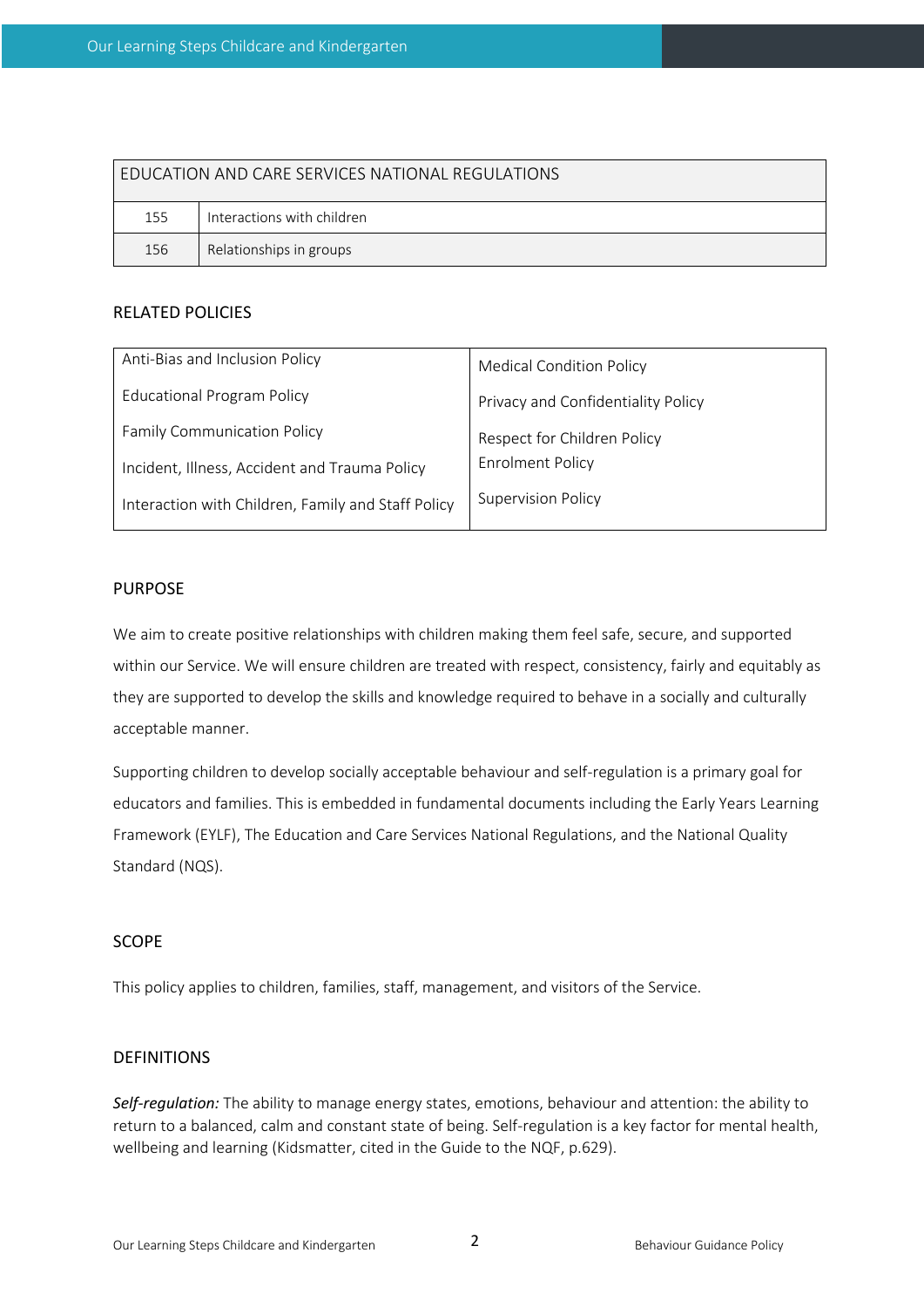#### IMPLEMENTATION

The behaviour and guidance strategies used by staff and Educators at our Service are designed to give children the opportunity to expand their experiences of life in a productive, safe environment that allows individuals the right to safety, tolerance, self-expression, cultural identity, dignity and the worth of the individual.

Educators understand that as children grow and develop self-regulation becomes an important aspect of social and emotional development as they begin to understand how their actions affect others.

We believe in providing boundaries as part of a loving and secure relationship with children and families to help them feel secure and self-confident. Children benefit from knowing that their environment is stable and that a competent adult is taking care of them.

There are three aspects to promoting positive behaviour:

- 1. A learning environment that is positive and supportive and provides developmentally appropriate experiences and resources.
- 2. Strategies for building skills and strengthening positive behaviour based on age-appropriate behaviour expectations.
- 3. Strategies for decreasing undesired behaviours.

#### Management/Nominated Supervisor/Responsible Person will ensure:

- Information is gathered from families about their children's social skills and relationship preferences, which will be recorded in the child's individual file. Our educators will use this information to engage children in experiences that support children to develop and practice their social and decision-making skills.
- A partnership is developed with local schools and other professionals or support agencies that work with children who have diagnosed behavioural or social difficulties to develop plans for the inclusion of these specific children. This information will be kept confidential and in the individual child's file.
- Children are given the opportunity to make choices and experience the consequences of these choices when there is no risk of physical or emotional harm to the child or anyone else.
- Children are acknowledged when they make positive choices in managing their behaviour.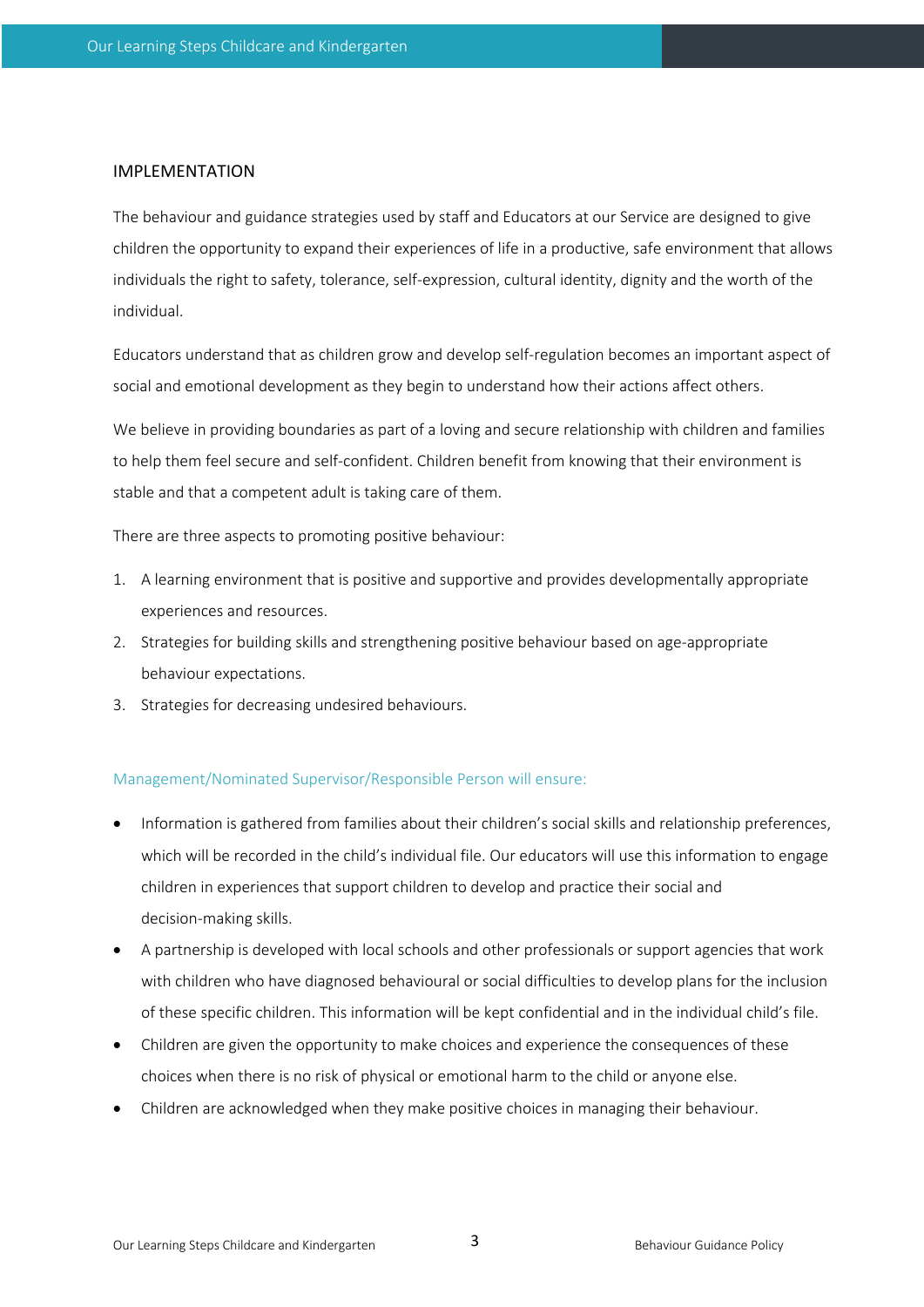- Positive strategies are implemented to enable educators to encourage positive behaviour in children in order to minimise adverse behaviour. In addition, we will implement strategies educating children about behaviour limits and the consequences of inappropriate behaviour.
- Excessive behaviour is managed and communicated with families.
- Support educators continuously enhance their skills and knowledge in guiding children's behaviour.
- A Strategic Inclusion Plan (SIP) is developed with local support agencies as required for individual children.
- The SIP is reviewed on a periodic basis reflecting changes that have been applied through the implementation of the plan.

# Educators will:

- Encourage and support each child's social and emotional development, striving to develop children's self-regulation and an understanding of the feelings of others.
- Actively work with younger children to promote and role-model positive ways to interact with others.
- Actively work with all children to support them in constructing and conveying ways of expressing needs, resolving conflict, and responding to the behaviour of others.
- At all times provide positive role-modelling in their dealings with children, other educators and staff, and families.
- Guide children's behaviour, teaching them how to be considerate of others to think about the effects of their actions on others. It is important that children understand what acceptable and unacceptable behaviour is and how to manage their emotions.
- Talk calmly with children about the consequence of their actions, and the reason for rules.
- Use positive guidance through redirection. In the instance of adverse behaviour being persistently observed, Educators will evaluate their program, room set up, supervision etc. to reflect on triggers and sources of inappropriate behaviour.
- Role model appropriate behaviour and language, encouraging children to socialise with other children, including children of different cultural backgrounds as well as from different age groups and different genders.
- Implement "Time with" an adult, which will be used when all other strategies (above) have been exhausted. "Time with" allows children time to reflect on their actions, assisting in fostering selfdiscipline and to acknowledge that there are consequences to actions. "Time with" will occur under the supervision of other Educators.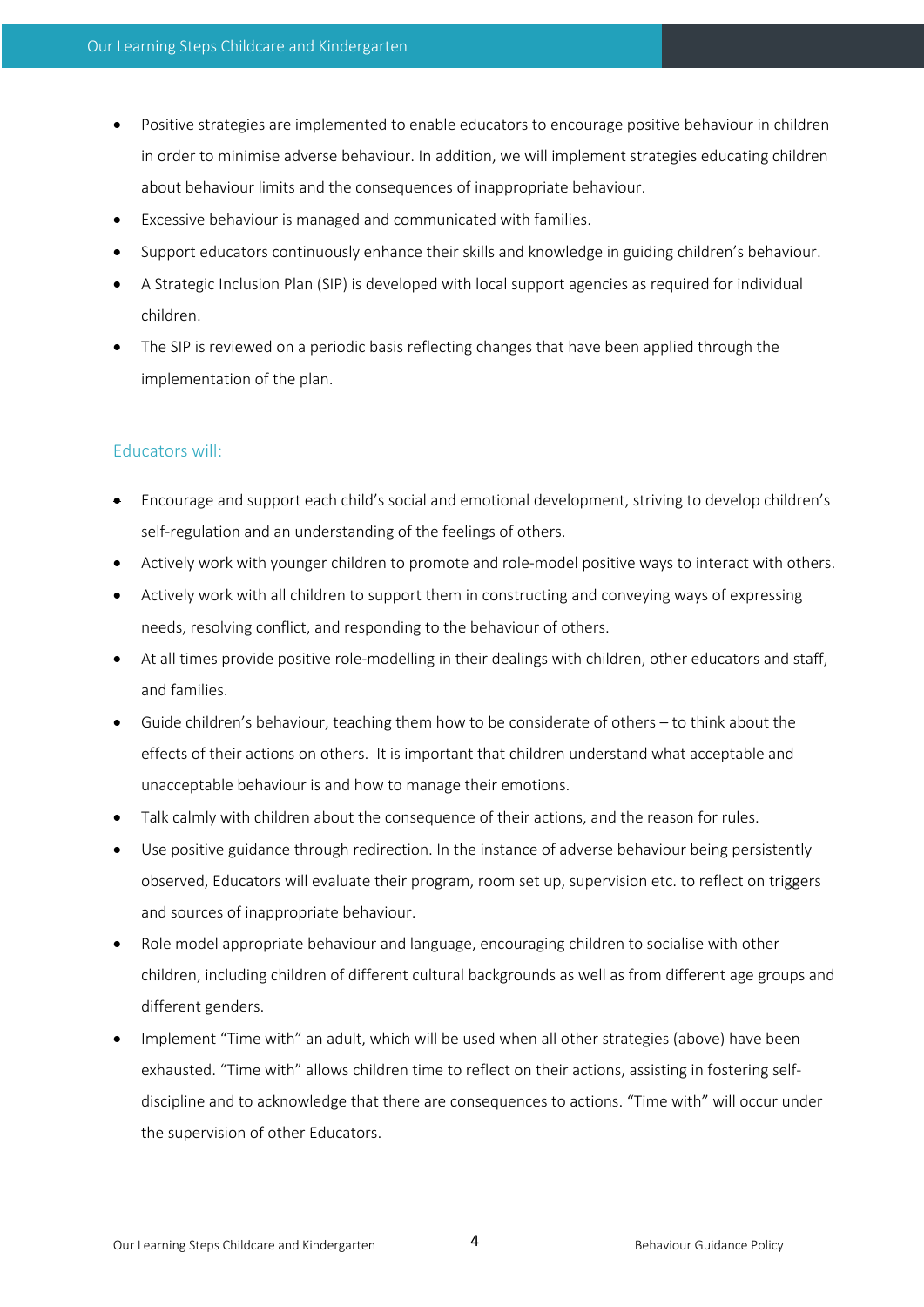- Take into consideration the child's past experiences as their behaviour could be a result of past trauma such as changes in routine, changes or losses within the family, placement in care, or more serious circumstances involving abuse, neglect, or family violence.
- Be responsive to these former experiences, designing and implementing behaviour plans with the individual child that include strategies which will assist alternative and positive behaviour.
- Ensure all strategies being implemented are appropriate to the child's age and developmental capacity.
- Adapt a positive approach, excluding cruel, harsh, humiliating or demeaning actions.
- Consult with industry professionals to support individual children within the Service as required and implement strategies within the program to benefit all.
- Commit to professional development and keep up to date with industry information regarding behaviour management.
- Re-direct a child who may be causing or about to cause harm to himself or herself, another child, or adult. Incidents may include a child who is kicking, spitting, biting, throwing furniture or toys, punching or hitting, or being disruptive. Redirection may also include an incident where a child places him/herself in a dangerous situation, for example, climbing a fence or hiding in a potentially dangerous position. Safety is a priority, and this may mean using physical re-direction in which an Educator will actually remove the child from the harmful situation.
- Educators may note behaviour or complete a 'Behaviour Incident Report' with each incident that occurs. Families may be notified and may be required to read and sign in an instance where a child or children's safety has been jeopardised.
- Continue observing the child, where a similar incidence occurs repeatedly the child's parents, Inclusion Support and Educators will meet to discuss the behaviour of concern as they assist in creating a Strategic Inclusion Plan (SIP) to support the child in the environment.
- Be sufficiently informed, trained and supervised to implement the SIP created, ensuring that information is composed and recorded for reflection on its effectiveness for the individual child.
- Exchange information with families about behaviour guidance which is encouraged both on an informal and more formal basis.
- Support children to explore different identities and points of view and to communicate effectively when resolving disagreements with others.
- Participate in planned and spontaneous conversations with children about emotions, feelings and issues of inclusion and fairness, bias and prejudice, and the consequences of their actions, as well as the appropriate rules and the reasons for the rules.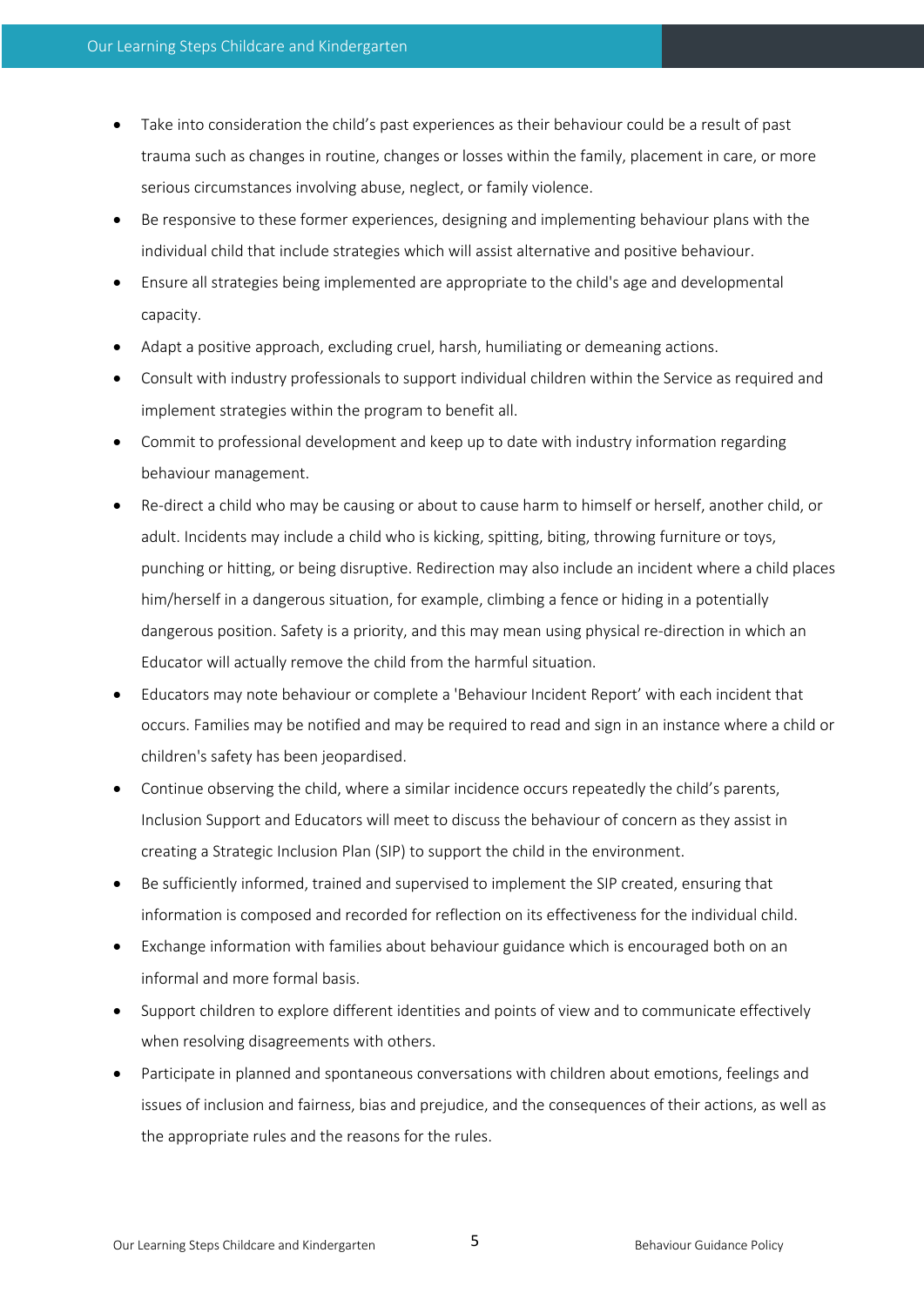- Provide children with the language and vocabulary needed to express their emotions and feelings and verbalise their concerns.
- Encourage children to listen to other people's ideas, consider pro-social and altruistic behaviour and collaborate and negotiate in problem solving situations.
- Listen empathetically to children when they communicate their emotions, provide encouragement as they reassure the child it is normal to experience positive and negative emotions.
- Guide children to remove themselves from situations where they are experiencing frustration, anger, or fear.
- Support children to negotiate their rights and rights of others and mediate perceptively when children experience difficulty in resolving dissimilarity.
- Learn about children's relationships with others and their relationship preferences they have and use this knowledge to encourage children to manage their own behaviour and expand on their empathy skills.
- Work with individual families and professional agencies to ensure that a consistent approach is used to support children with diagnosed behavioural or social difficulties.
- Use positive language, gestures, facial expressions, and tone of voice when redirecting or discussing children's behaviour with them.
- Remain calm, respectful and tolerant as they encourage children who are strongly expressing distress, frustration or anger.
- Guide children's behaviour with a focus on preserving and promoting children's self-esteem as they learn to self-regulate their behaviour.
- Inform families of behaviour concerns the Service may have with their child on a daily basis, ensuring that positive aspects of the day are also communicated.

# Families will:

• Collaborate with Educators and professional agencies when required in order to develop a broader understanding of the child's developmental level and share any recent events which may be influencing the child's behaviour.

# Children will:

- Learn to respect the rights and needs of others by anticipating the result and consequences of their behaviour appropriate to their developmental stage.
- Be given positive guidance towards acceptable behaviour so they learn what acceptable and unacceptable behaviour is.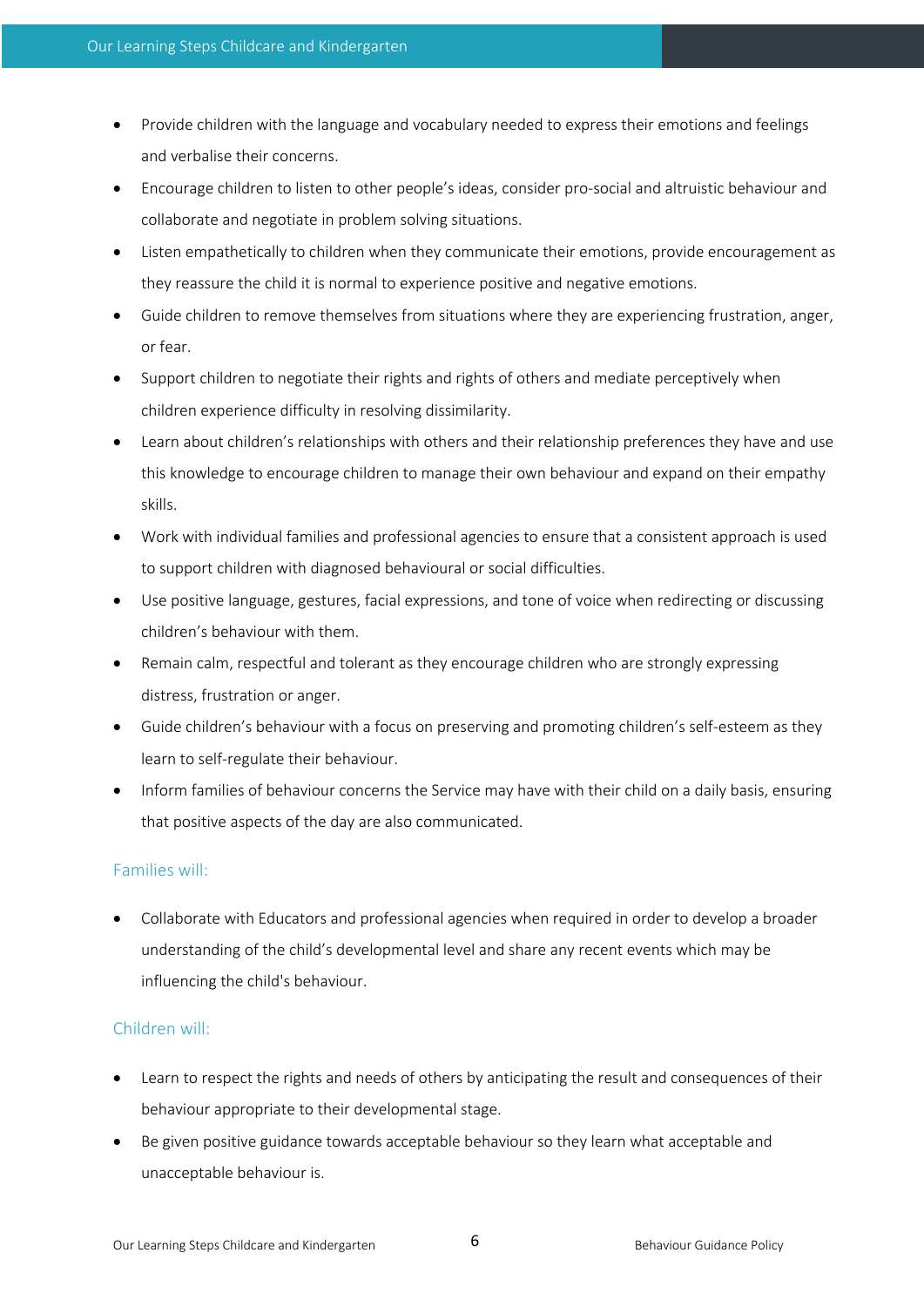- Gradually develop an understanding of their actions and how their behaviour impacts on others.
- Be encouraged to use their words rather than actions to resolve conflicts.
- Build on strengthening their communication through:
	- Greeting others when they arrive and depart from the Service
	- Sharing resources
	- Assisting when it is time to pack away the indoor and outdoor environment
	- Using manners such as please and thank-you
- Learn to wait for their turn for an appropriate period of time. This will depend on age and development level.
- Learn about the feelings of others throughout the program in order to assist children to understand the consequences of their actions.
- Be encouraged to engage in cooperative and pro-social behaviour and express their feelings and responses to others' behaviour confidently and constructively, including challenging the behaviour of other children when it is disrespectful or unfair.

# Positive behaviour strategies:

Guiding children's behaviour is an important aspect of caring for and educating children. Positive strategies need to be developed to assist children to learn appropriate ways of behaving. Corporal punishment and unreasonable discipline are not permitted in children's services, not only because the child may be physically harmed, but also because it nearly always has detrimental effects on the child's self-esteem and feelings of security.

#### *Our Service will:*

- Establish positive relationships with children.
- Empower children to use language and other forms of non-hurtful communication to communicate their emotions.
- Promote positive, empathetic relationships between children assisting them to develop respectful relationship.
- Encourage and assist children to make decisions for themselves and provide opportunities for independence and self-regulation.
- Provide clear and reasonable limits so that children know what is expected of them and follow through to help them abide by the limits.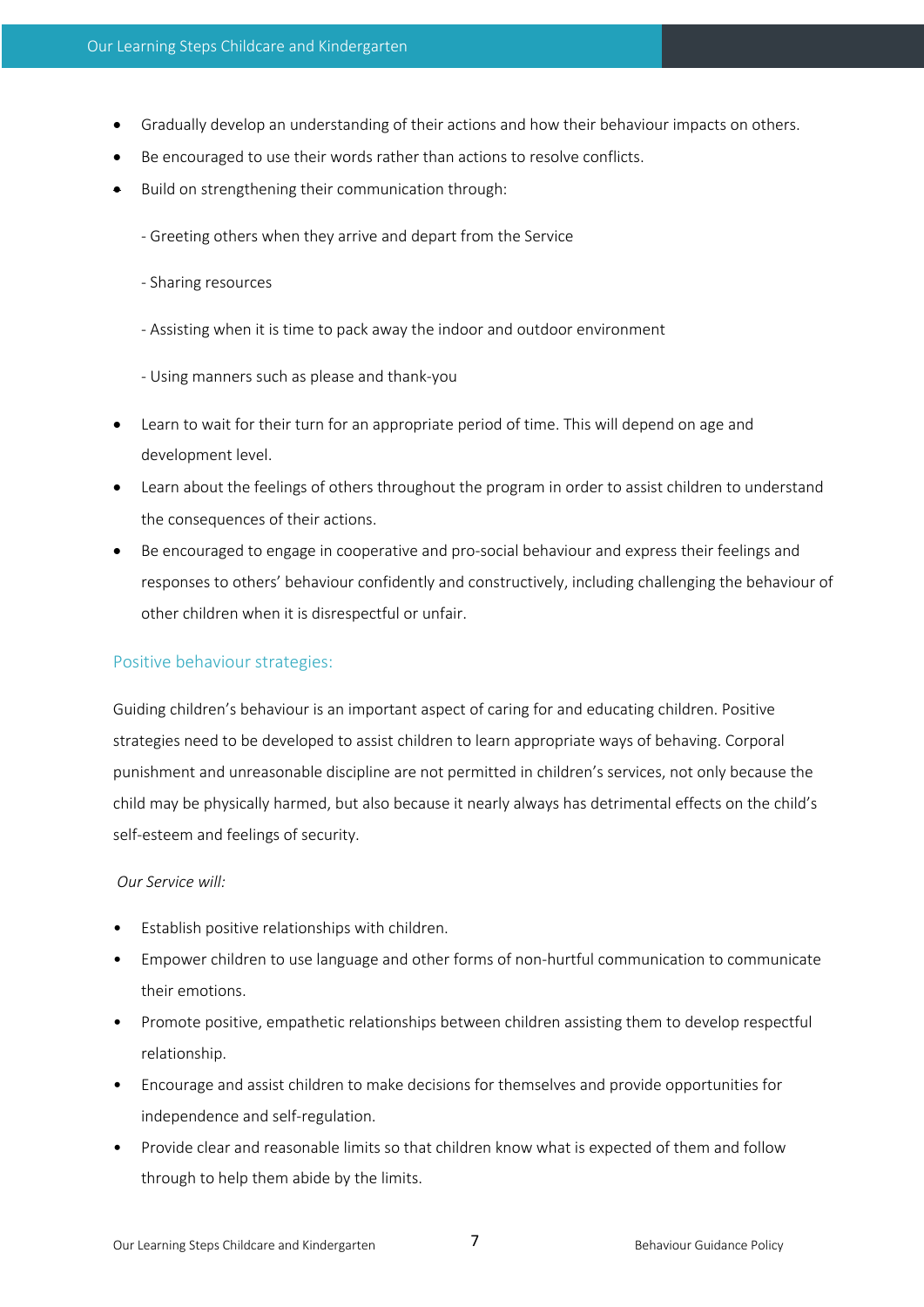- Model appropriate behaviours.
- Provide positive feedback and focus on children's strengths and achievements and build on their abilities.
- Be understanding and supportive, acknowledging children's emotions.
- Help children develop a sense of social responsibility, so that they become aware of the impact of their actions on others.
- Promote children's initiative and agency.
- Discuss guidelines, rules, limits, and what is fair with children, and use their contributions in setting limits and guidelines.
- Provide age appropriate, challenging, and interesting activities, experiences, and equipment for children to use and become engaged in.
- Provide opportunities for children to explore both the indoor and outdoor environment.
- Set up the environment (indoor and outdoor) for children to engage in activities and experiences in accordance with their abilities and interests.
- Ensure there is sufficient materials and equipment.
- Implement a regular routine to support children's positive behaviour. Routines help to provide a sense of security, so children feel settled.

#### Source

Association of Children's Welfare Agencies: www.acwa.asn.au

Australian Children's Education & Care Quality Authority. (2014).

Early Childhood Australia Code of Ethics. (2016).

Family & Community Services: www.community.nsw.gov.au

Guide to the Education and Care Services National Law and the Education and Care Services National Regulations. (2017).

Guide to the National Quality Standard. (2017).

KU Children's Services Inclusion Support Programme: https://docs.education.gov.au/system/files/doc/other/overview\_of\_the\_strategic\_inclusion\_plan-web\_0.pdf

Porter, L. (2016). *Young children's behaviour: Guidance approaches for early childhood educators.* Australia: Allen & Unwin.

NAPCAN: www.napcan.org.au

Raising Children Network. (2019): http://raisingchildren.net.au

Revised National Quality Standard. (2018).

Women's and Children's Health Network: Chid and Youth Heath: www.cyh.com